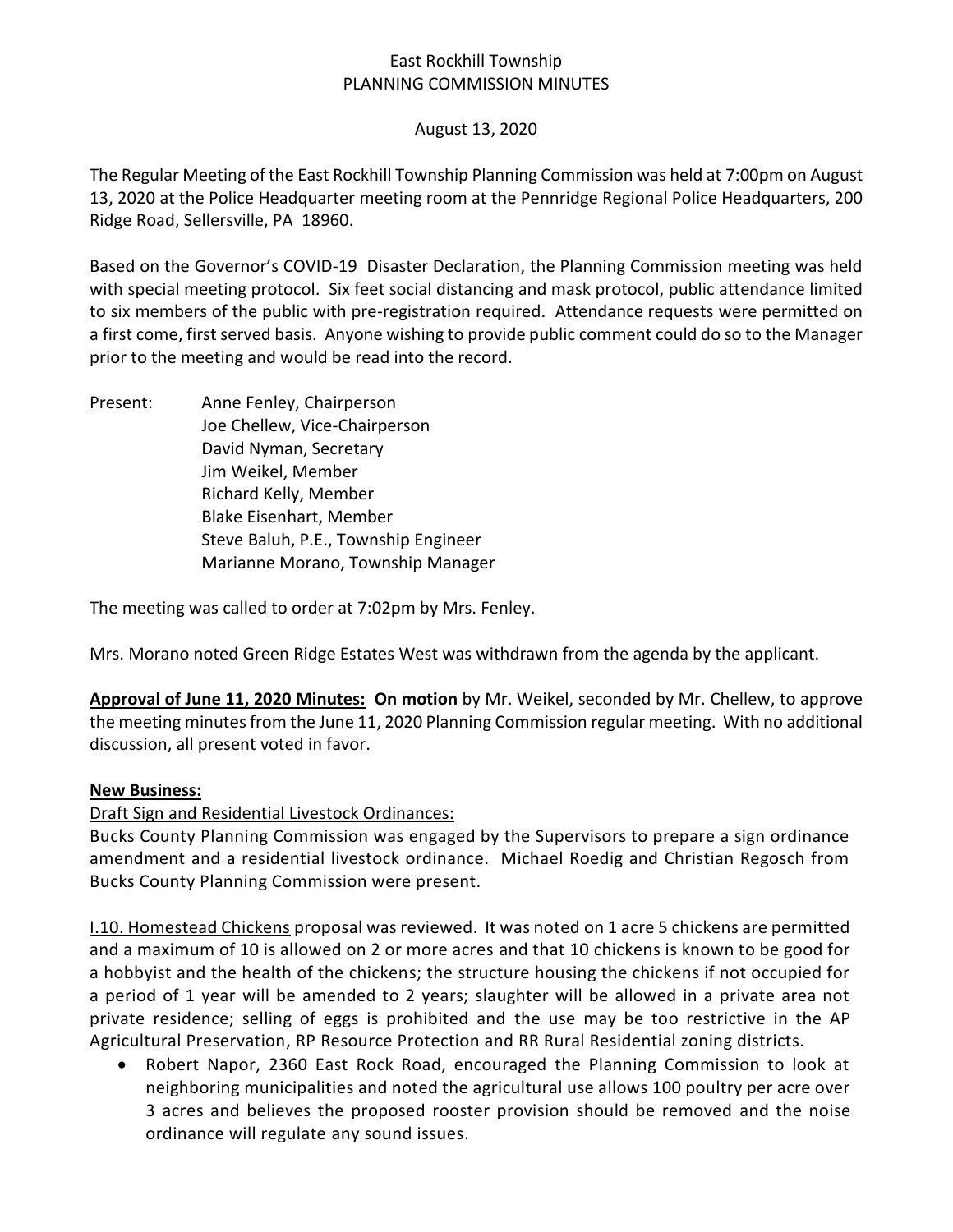It was noted neighboring municipalities do not have the residential livestock use as detailed as what is proposed; after receiving planning commission feedback the current agricultural livestock regulations will need to be clarified appropriately, and the ordinance was being prepared to address complaints received for residential parcels with livestock.

The Commission's consensus was to add a subsection to allow additional chickens in the AP, RP, RR Zoning District by conditional use and a subsection to allow roosters in the AP, RP, RR Zoning Districts by conditional use.

I.11. Homestead Animals proposal was reviewed. It was noted the draft ordinance regulated noncommercial livestock and fowl other than chickens which would be regulated under I.10 accessory use. Fowl would be clarified by changing regulations regarding to regulations exclude the common chicken; a minimum of 3 acres is required for a homestead animal with limits on the maximum number permitted according to size as identified in the Pennsylvania Act 38 Nutrient Management Technical Manual Supplement 5 Standard Animal Weights; slaughter of fowl will be allowed in a private area not the private residence; slaughter will be clarified to be strictly prohibited other than incidental to compliance.

• Robert Napor, 2360 East Rock Road, requested amending the maximum number in the AP, RP, RR Zoning Districts for larger lot sizes and gave his 6.46 acre property as an example with an existing barn that has 10 large stalls and noted his wife does animal rescue and would like to have the agricultural use encouraged not restricted and requested general farming language in existing ordinance be clarified.

The Commission's consensus was to modify the AP, RP, RR Zoning District regulations.

27-2000 Sign Regulations. Message center sign permissibility and off-premise sign permissibility maps were distributed to the Commission. The amended sign regulations were reviewed. The Commission's consensus was to confirm off-premise sign height to mirror neighboring Townships and to provide visual examples.

Revised drafts of each Ordinance will be reviewed at a future meeting.

# Conditional Use Application 925 Three Mile Run Road:

The following comments and/or recommendations are made relative to the subject conditional use application and associated site plan, sheet 1 of 1, dated June 25, 2020, prepared by Irick, Eberhardt & Mientus, Inc. The applicant proposes to construct a residential-like structure (approx. 5600 SF footprint) and associated parking area for use as a Group Home (Use B5) for children with medical conditions on the subject property. The property has an area of 2.0 acres and is zoned Suburban (S). The existing dwelling and outbuildings on the site are proposed to be razed. The property is served by East Rockhill Township sanitary sewer and Perkasie Regional Authority public water. Caroline Edwards, Esq., Sudesh Singh on behalf of JMD the owner and Robert Irich, P.E. were present for the applicant

1. The applicant should clarify proposed operation of the facility and county, state, and/or federal licensing required. In particular information related to level of skilled care required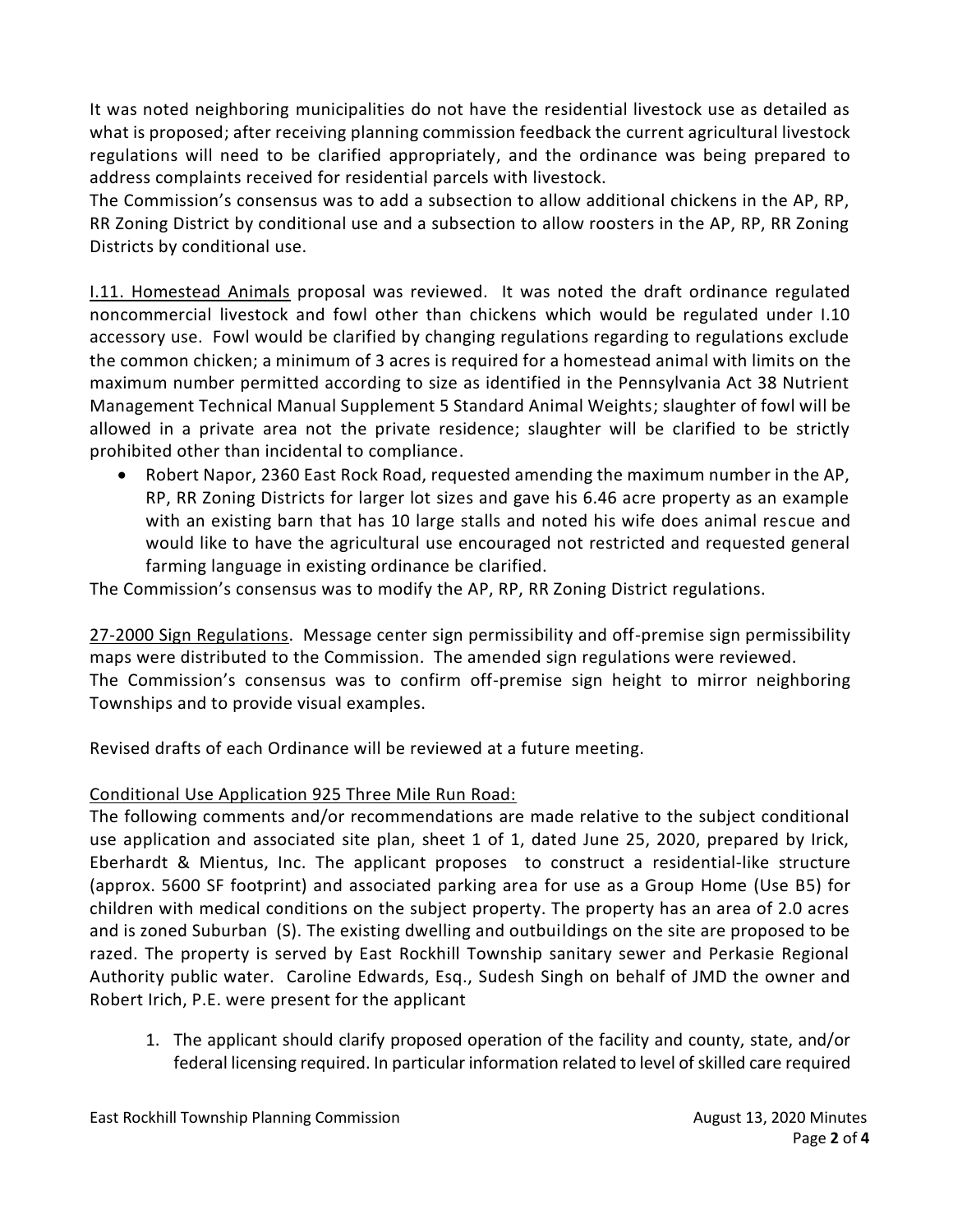by residents and medical treatment administered, is required to determine if Group Home is the proper zoning use designation for the facility. **The applicant noted they operate under Pennsylvania Department of Human Services Title 55, PA Code, Chapter 3800 §20.31 and have several facilities with three in the Quakertown area; the average age is infant to 5 years, typically for a 6-19 month stay with a pulmonary disease; shifts are 12 hours with two professionals; medical director is on staff for a regular work week but there will be no staff residing at the location on a permanent basis; two patients per bedroom; activities are according to prescribed treatment; most patients are fed by a tube and are on a ventilator; a limited number go to Pennridge School District and are picked up and dropped off by bus, parents typically visiting evenings and weekends.** 

- 2. Architectural plans were included with the application. The floor plan depicts four bedrooms with various common areas on the first floor and a large (approx. 540 sf) office area on the second floor. Applicant should submit information regarding anticipated number of residents and staff for the proposed facility. Group Home regulations limit the number of persons to 10 unless a minimum of 100 SF of sleeping quarters floor space is provided per person. (ZO Section 27-304. 85.a) **Two occupants per room.**
- 3. Use B5 regulations require one space for each employee on largest shift plus one space for an accessory vehicle. The site plan proposes 20 parking spaces plus an attached garage, The applicant should clarify the expected activity at the site which would necessitate the large number of parking spaces proposed (ZO Section 27-304.85.d) **Applicant was willing to move most of the parking to the back, 8 minimum would be necessary. Parking in the front would be typical of a residence. It was noted a driveway to back could accommodate overflow parking when necessary.**
- 4. Buffer yards are required to be established along adjoining properties pursuant to the requirements of Section 27-1905 of the Zoning Ordinance. Plans should specify the appropriate buffer width based on adjoining uses. Detailed existing vegetation locations and proposed clearing for improvements should be identified to determine the extent of supplemental buffer planting required. (ZO Section 27-304.85.c) **Will comply with buffer requirements and supplement plantings, as necessary.**
- 5. Water usage/Sewage flows should be calculated based on the proposed capacity of the facility. Purchase of additional EDUs from East Rockhill Township and Perkasie Regional Authority may be required. **Will comply. Other facility water bills could be utilized to indicate usage.**
- 6. Area for a proposed stormwater management basin is indicated on the plan. Complete stormwater management design should be prepared and submitted for review to verify compliance with Township Stormwater Management Ordinance. (Code Chapter 26, Part 3) **Will comply.**